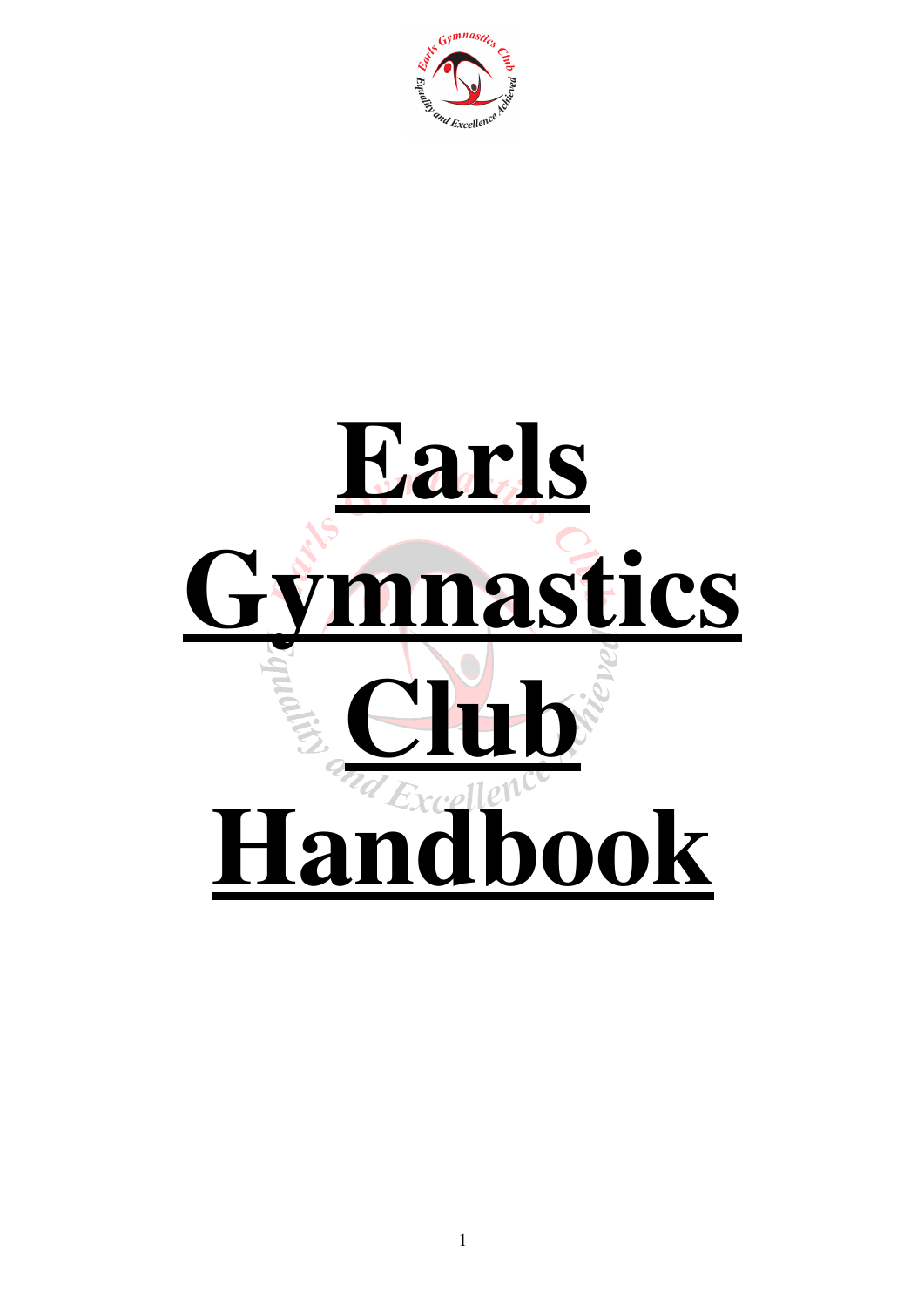

Index

- Page 3 Welcome
- Page 4 Plotted history
- Page 5 Club structure
- Page6 8 Club Constitution
- Page 9 Child protection policy

nasti. Page 10 Coach to gymnast ratio

- Page 11 Child protection policy statement
- Page 12 Health, safety and welfare policy statement
- Page 13 Equity policy
- Page 14 Code of conduct for participants
- Page 15 Code of conduct for parents and guardians
- Page 16 Code of conduct for coaches officials and volunteers
- Page 17 Feel good safe and happy with British Gymnastics
- Page 18 Departure procedure
- Page 19 Grievance procedure
- Page 20 First aid procedure
- Page 20 Policy of entering the gymnasium
- Page 21 Payment procedure
- Page 22 Our commitment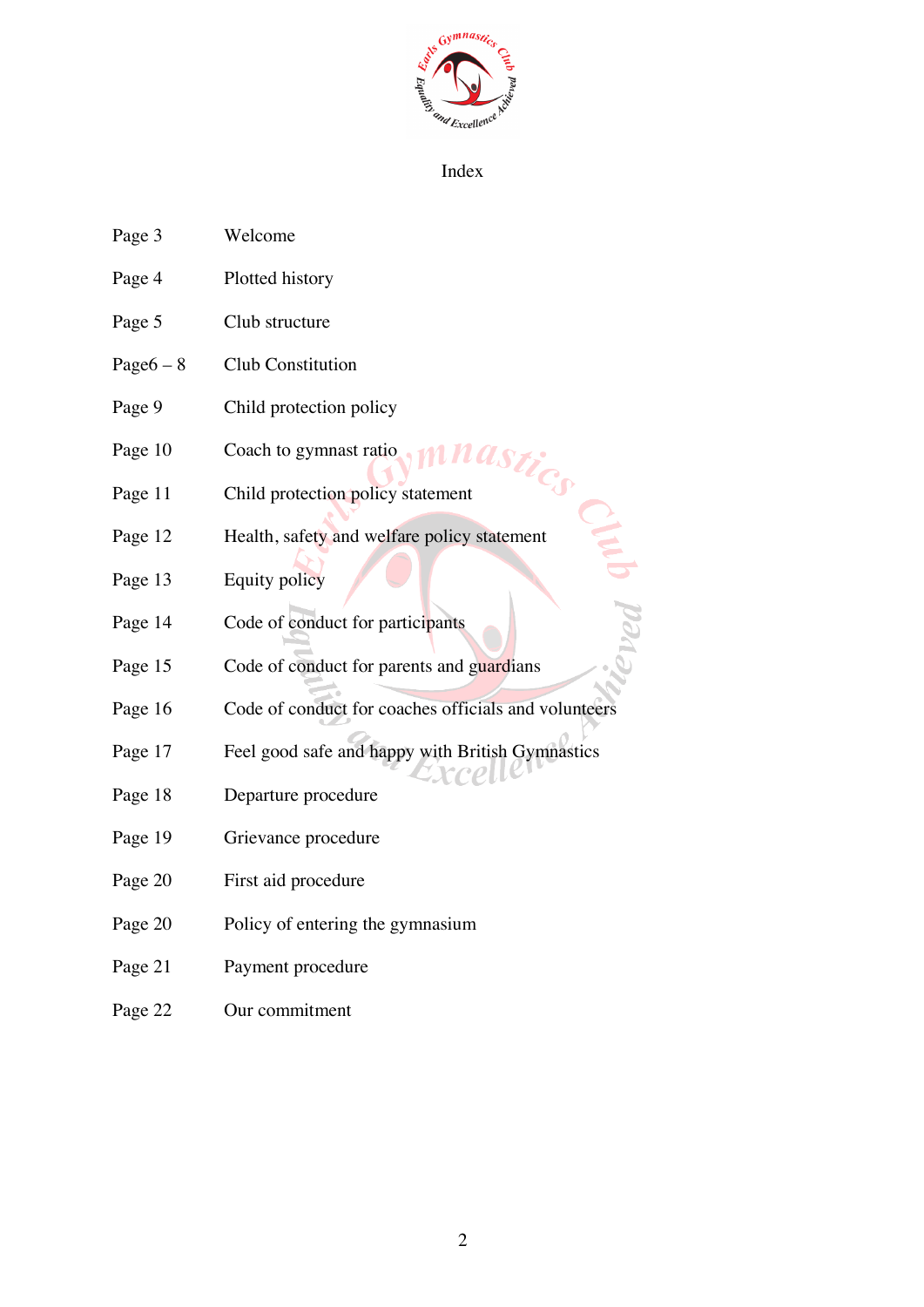

Welcome and thank you for joining Earls Gymnastics Club, we are a club with a huge National reputation for producing Regional, National and International gymnasts from a grass roots background; and now you are a part of it.

Earls Gymnastics Club is affiliated to British Gymnastics and has been GymMark accredited. GymMark accreditation is awarded to clubs that operate to a child safe and friendly policy and undergo regular checks to its compliance.

We hope that your gymnast enjoys their time with us and takes advantage of the opportunities given to reach their personal attainment.

We offer a range of coaching levels from recreational to full international, your gymnasts will be encouraged through coaching guidelines laid down by British Gymnastics to learn physical dexterity, social skills, communication skills and respect for themselves and others.

At Earls Gymnastics Club we take the safety and wellbeing of your gymnast as our uppermost concern, all officials and coaches are CRB checked, all coaches are qualified through British Gymnastics and our two welfare officers have been trained in 'time to listen', 'every child matters' and 'child protection', all coaches and welfare officers are first aid trained.

Earls Gymnastics Club is a self-funded members club that has an elected committee and run by a management team. The committee meets throughout the year to discuss matters arising and ensure our continued compliance to our adopted constitution.

Whilst we are successful in producing top gymnasts that compete at the highest level and run the club in an ever increasing professional manner, we are also very keen to keep the family oriented atmosphere, therefore we encourage you to speak to any of our coaches or officials about any concerns you may have.

As with any successful organisation there is a structure, rules and guidelines to adhere to for coaches, officials, gymnasts and parents or carers; please take time to run through these with your child.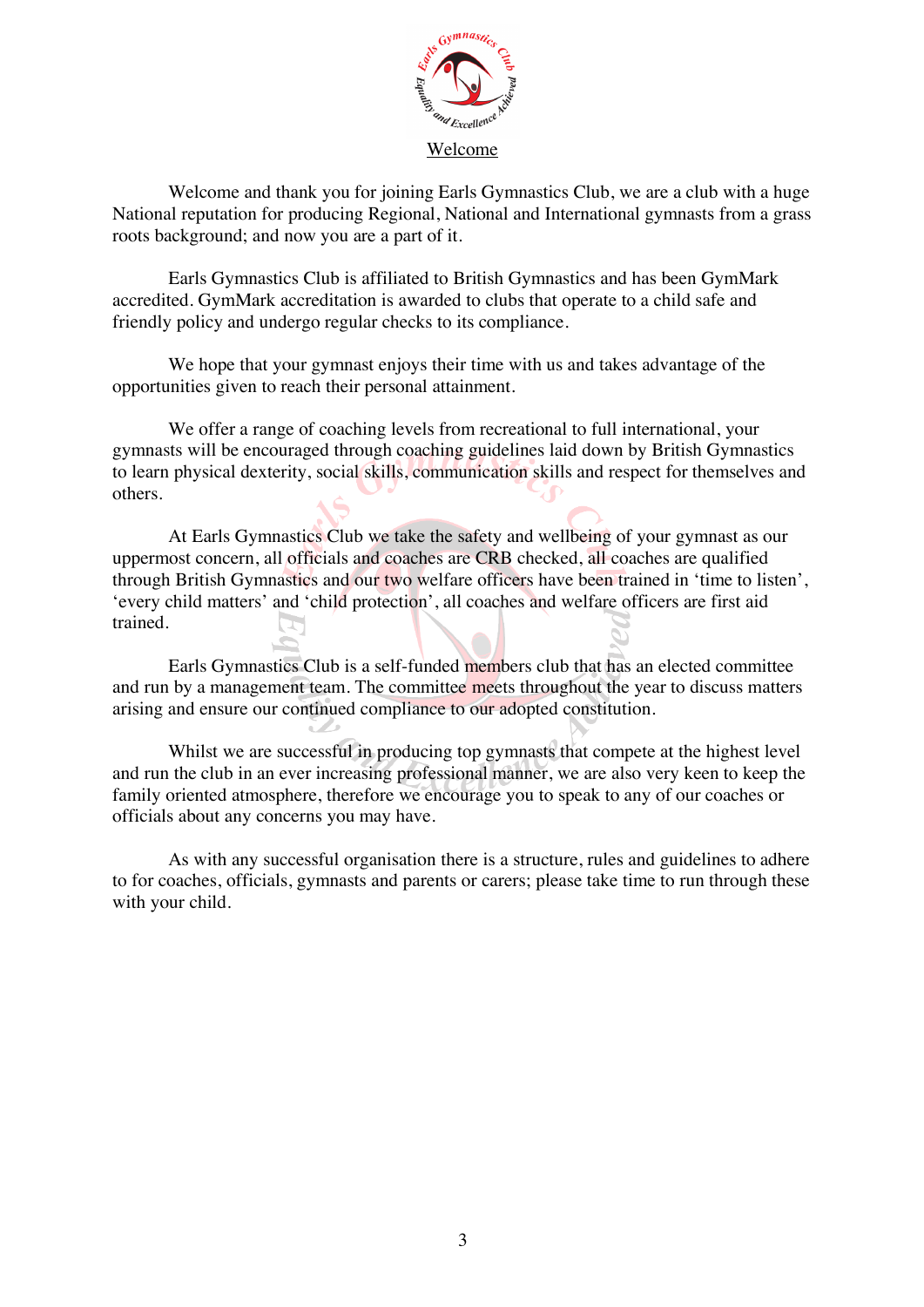

#### Earls Gymnastics Club 'A Plotted History'

#### **Plotted History**

- o Founded 1990 and run by Dudley Council.
- o Earls Gymnastic Centre Halesowen was built with joint collaboration between Dudley Council, Earls High School and Sport England.
- o 2000 Dudley withdrew funding and made all staff redundant.
- o 2000 Earls Gymnastics Club was re-structured.
- o 2000 Earls Gymnastic committee took over the running of the club
- o 2000 New Head Coach appointed
- o 2000 Earls gymnastics Club increased membership to approximately 300 constant members.
- o 2000 a more equal opportunities approached adopted.
- o 2002 Dudley parachute payment ran out.
- o 2007 Awarded the coveted GymMark accreditation.
- o 2008 Earls Gymnastics Club reduced its operating costs to meet ever increasing overheads.
- o 2008 A more business approach was adopted and business model adopted
- $\circ$  2012 Produced 1<sup>st</sup> Olympian
- o 2016 Awarded funding from Sport England for expansion
- o 2016 Produced twice competing Olympian
- $\circ$  2016 2<sup>nd</sup> December opened second facility in Oldbury

#### **Development**

- From 2000 Earls Gymnastics Club has worked tirelessly to generate equal opportunities regardless of age, gender, religion or ability.
- Earls gymnastics is a working example of how boys and girls can work together in a chosen common sport.
- Earls Gymnastics Club is proud to have very promising boys and girls as future Great British stars.
- Officials from the club are regular attendees at courses to further our clubs development i.e. management, child awareness, welfare, equality and coaching.

#### **Aims**

- $\triangleright$  Our firm aim is continue to offer the children and young people of our local and subregion the opportunity to experience gymnastics in a safe and professional environment.
- $\triangleright$  We aim to have our club represented at future Olympic and Commonwealth Games.

#### **Ownership of the club**

Earls Gymnastics Club operates as 'not for profit' and is committee run (please see the committee structure and our constitution attached).

#### **Membership**

We adopt a non-discriminatory membership.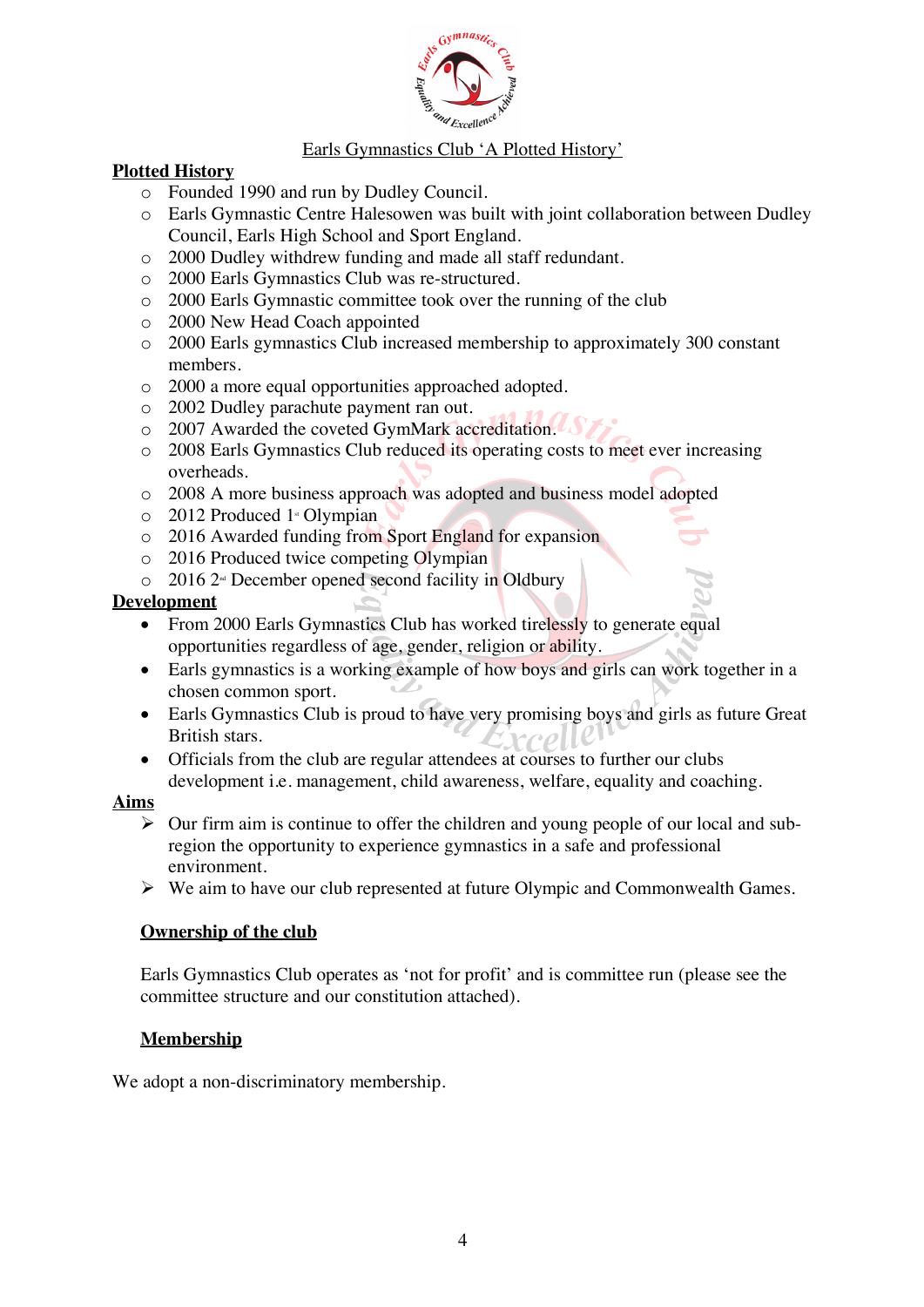

#### **Club structure**

#### **Committee**

Chairman/Treasurer Jon Caulwell Secretary Sonia Caulwell Club Manager and Head Coach Michelle Baker Assistant Head Coach Ryan Bradley



Welfare officers: Sonia Caulwell Yun Jia Dave Harper *Regular updates kept on the notice boards Halesowen or Oldbury for changes or additional welfare officers* Contact telephone number Oldbury 0121 544 4004

Contact telephone number Halesowen 01384 818350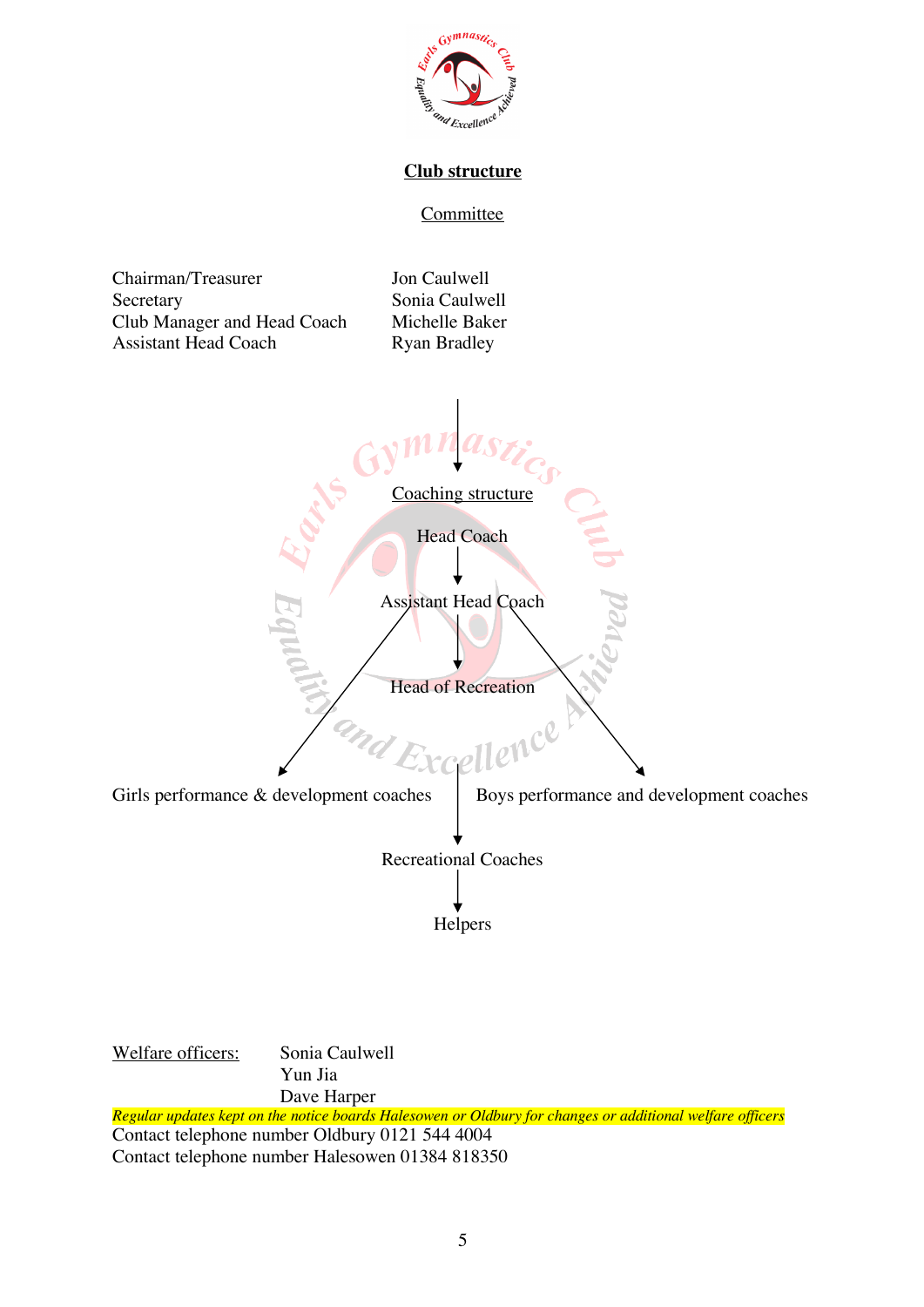

All coaches and welfare officers are first aid trained.

## **Constitution of Earls Gymnastics Club**

#### **1. Constitution**

The club shall be called Earl's Gymnastics (hereinafter called "the club") **2. Objectives**

The objectives of the club are;

a) The club has as its main purpose the provision of facilities for, and the promotion of participation in amateur gymnastics.

b) Promote such other purposes as may from time to time occur.

c) Operate a 'NOT FOR PROFIT' policy

The club shall be non-party in politics and non-sectarian in religion.

#### **3. Not for profit**

All surplus income or profits the club may generate will be reinvested in the club. No surpluses or assets will be distributed to members or third parties.

#### **4. Membership**

a) The club will have an open membership without discrimination of any type and will be open to anyone interested in the sport of gymnastics regardless of sex, age, disability, ethnicity, nationality, sex orientation religion or other beliefs.

b) Membership numbers may be limited on a non-discriminatory basis to remain within Health and Safety guidelines

c) The club committee may refuse membership or remove it, only for good cause such as conduct or character likely to bring the club or sport into disrepute. Appeal against refusal or removal may be made to the members.

c) All members will be full members of the Club will have the right to vote, (for minors the voting rights can be transferred to their legal guardian)

d) All club members will pay a membership fee on an annual basis: the levy to be set by British Gymnastics, no gymnast shall participate without registration.

#### **5. Registration and termination of membership**

a) Any member of the club may resign his or her membership by giving to the acting chair written notice to the effect.

b) The management committee may by resolution passed at a meeting thereof to terminate or suspend the membership of any member if in its opinion his or her conduct is prejudicial to the interests and objectives of the club PROVIDED THAT the individual member shall have the right to be heard by the management committee before the final decision is made, there shall be a right to appeal to an independent arbitrator made available and provided by the club.

#### **6. Committee**

The committee will resign on a 5year cycle to coincide with the new 10year lease taken out at Oldbury 2017, 2022, 2027 each member of the committee will stand down and offer themselves for re-election by the members, the members (or legal guardian if appropriate) are able to nominate any other member for election to the committee by a vote as long as any nominee passes the regulations for a fit and proper person and meet the commitment required.

Committee members wishing to leave the committee of their own volition within the running term should do so in writing giving one months' notice.

From time to time the committee may deem it fit to elect a sub-committee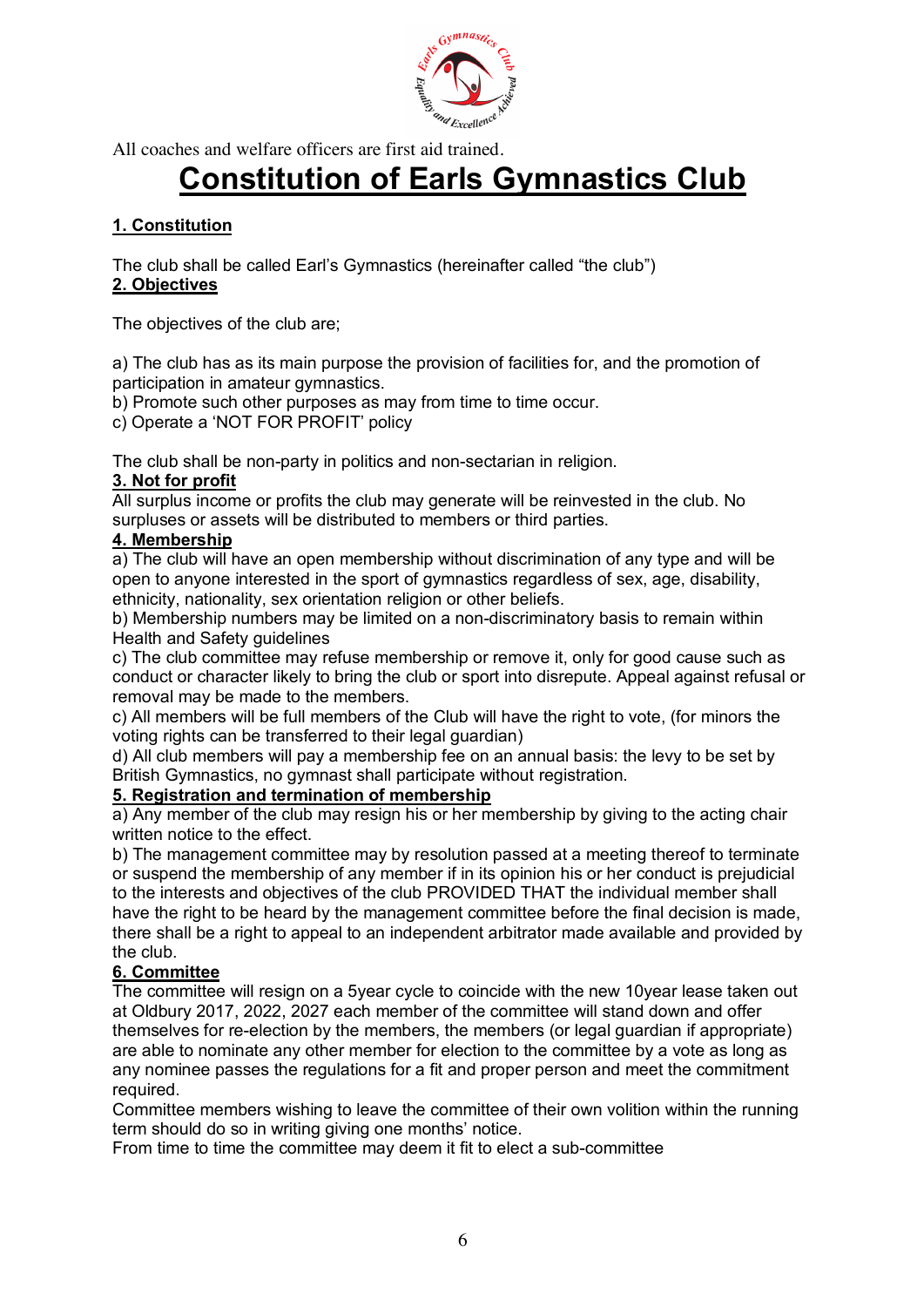

#### **7. AGM**

An annual general meeting will be held in February at a time and place that is convenient for the members and their legal guardians to be decided by the committee. At any AGM a minimum quorum of three to be present including the Chairman, Secretary and members

#### **8. Special general meetings.**

Whenever the Chair feels it is appropriate a special general meeting of the club may be convened. This type of meeting may also be convened upon a requisition made to the chair in writing by at least nine members of the club. Any such requisition shall express the object of the meeting proposed to be called and upon receipt of such a requisition the Chair shall forthwith convene a special general meeting. At least fourteen days notice of every special general meeting, specifying the place, the hour and the day of the meeting and the purpose for which such a meeting has been called.

#### **9. Minutes**

The club secretary shall cause minutes to be made of all resolutions and proceedings of all of the meetings and such minutes shall, upon question have a vote taken thereon, either at the meeting or at a subsequent meeting, be signed by the chair and when signed by the chair shall be conclusive evidence of the correctness of the entry. Notes of all meetings will be made available to all members to challenge or approve accordingly.

#### **10. Voting**

Except as otherwise provided within these rules, every question provided at management committee or other meeting shall be decided by the majority of the vote of the present and entitled to vote in accordance with these rules and in case of equality of votes, the casting vote will be given by the Chairperson.

#### **11. Powers to Borrow**

The members give authorisation to the committee to have 'The Powers to Borrow' to loans funds and create credit term.

#### **12. Trustees**

The club may appoint trustees, who shall be empowered to invest or hold in their own names such funds, land and property of the club as the management committee may from time to time direct. On death or registration of any of the trustees, the management committee may at any special general meeting appoint other trustees in place. The number of trustees if appointed shall not be less than two and not more than three.

#### **13. Accounts**

The treasurer shall keep books of accounts and a scrutineer appointed for the purpose for auditing the accounts. Such accounts will be presented at the annual general meeting. Any books and accounts will be made available to any member on request

#### **14. Annual accounts**

At the annual general meeting the management committee shall lay before the members a detailed statement of the income and expenditure of the club for the past twelve months and such a statement shall be made up to the 31<sup>st</sup> of March. The trustees if any shall at the same meeting lay before the members a detailed statement of accounts made up to the same date.

#### **15. Dissolution**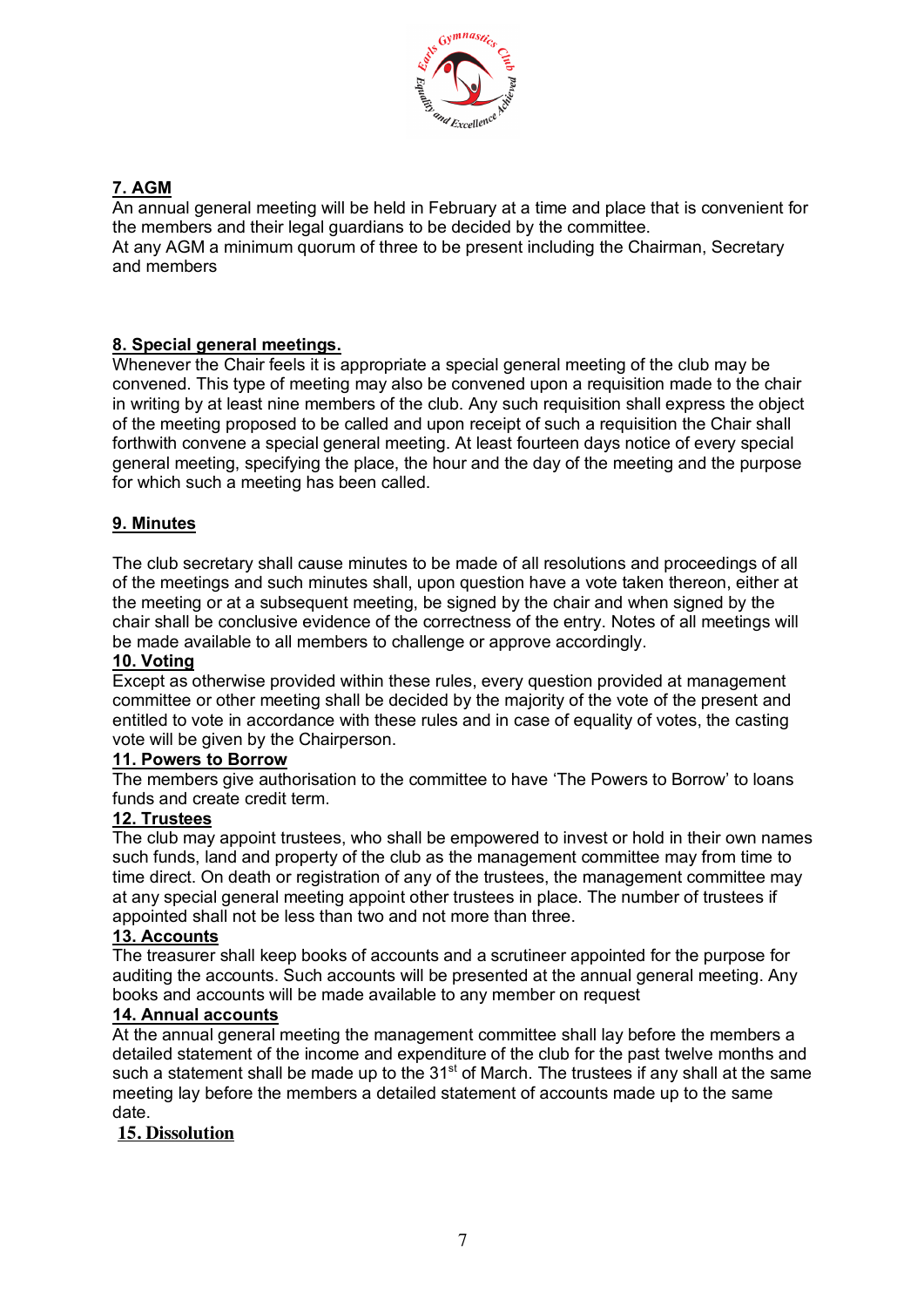

If, at any General Meeting of the Organisation, a resolution be passed calling for the dissolution of the Organisation, the Secretary shall immediately convene a Special General Meeting of the Organisation to be held not less than one month thereafter to discuss and vote on the resolution.

If, at that Special General Meeting, the resolution is carried by at least two-thirds of the Full Members present at the meeting, the General Committee shall thereupon, or at such date as shall have been specified in the resolution, proceed to realise the assets of the Organisation and discharge all debts and liabilities of the Organisation.

After discharging all debts and liabilities of the Organisation, the remaining assets shall not be paid or distributed amongst the Full Members of the Organisation, but shall be given or transferred to some other approved sporting or charitable purpose, and this is defined as,

- The purpose of the sports governing body for use in related community sport.
- The purpose of another CASC,
- The purpose of a charity.

Upon dissolution of the club any remaining assets will not be distributed or otherwise shared between the members of the club, but will be transferred to another registered CASC, a registered charity or the sport's governing body for use by them in related community sports.

**Chair of Earls Gymnastics Club Jon Caulwell**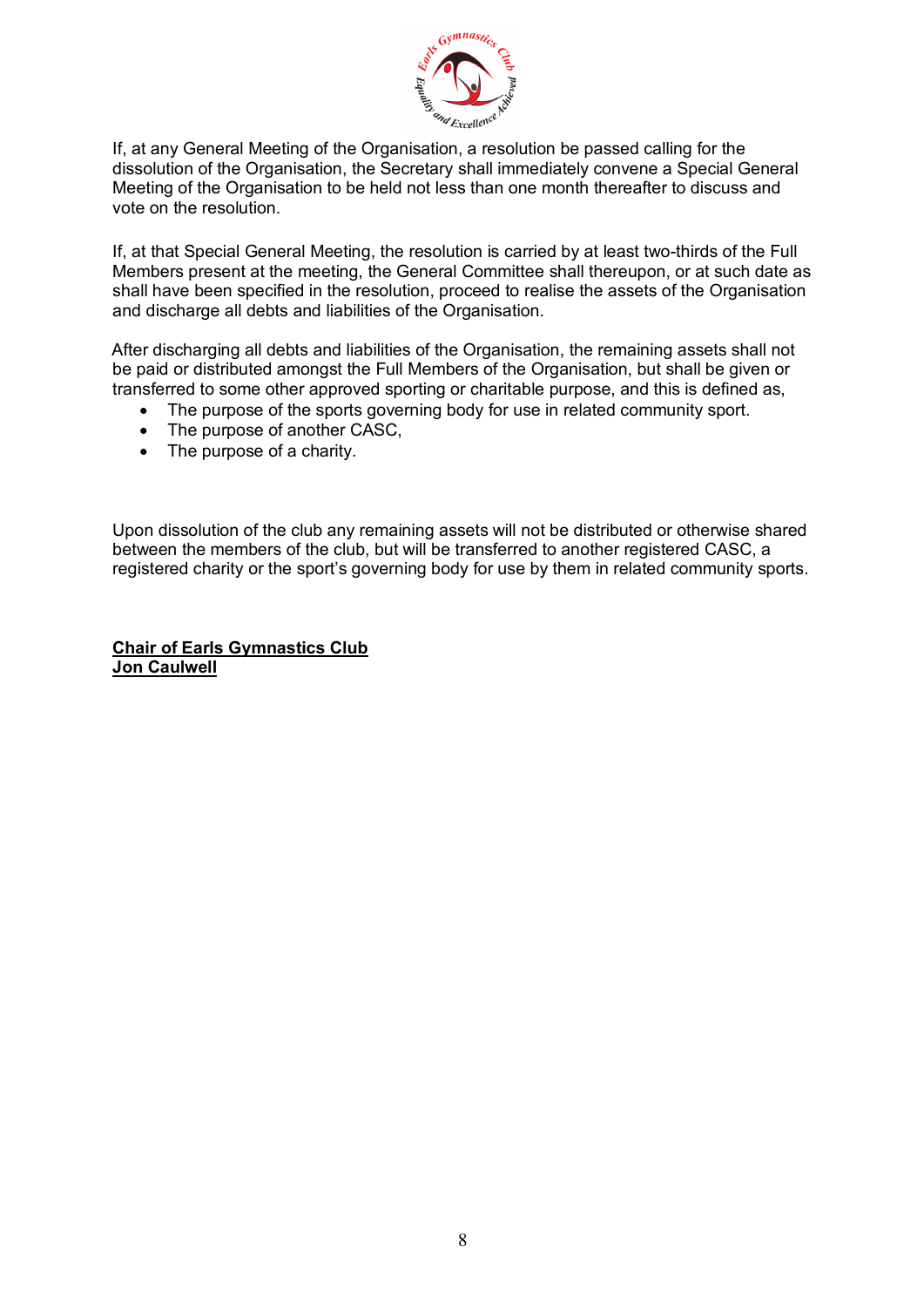

## **CHILD PROTECTION POLICY**

*Earls Gymnastics Club*

Is committed to ensuring that those working with children and vulnerable adults adopt best practice to ensure the health, safety and welfare of the participants and staff.

The club will endeavour to promote the highest standards of care for all members, staff and officials by:

- The adoption of the BG Health, Safety and Welfare guidelines.
- The adoption of the BG guidelines for the Protection of Children and Vulnerable adults.
- The appointment of a Welfare Officer (Child Protection Officer) to whom grievances or complaints can be made confidentially.
- Ensuring that staff are suitably trained in Child Protection and Health, Safety and Welfare issues.
- Ensuring that coaches and officials have been screened to confirm their suitability to work with children. Where appropriate this will include Criminal Record Bureau disclosure.
- Ensuring that best coaching practice guidelines are followed at all times.
- Ensuring that grievances or complaints are dealt with promptly and in accordance with the grievance procedures.
- Ensuring that a minimum of two responsible adults are present at all training sessions or events.
- Ensuring that the participants and/or parents are aware of the purpose of videoing, filming or photography during training or events.
- Having a zero tolerance level or poor practice, bullying or any potential form of abuse.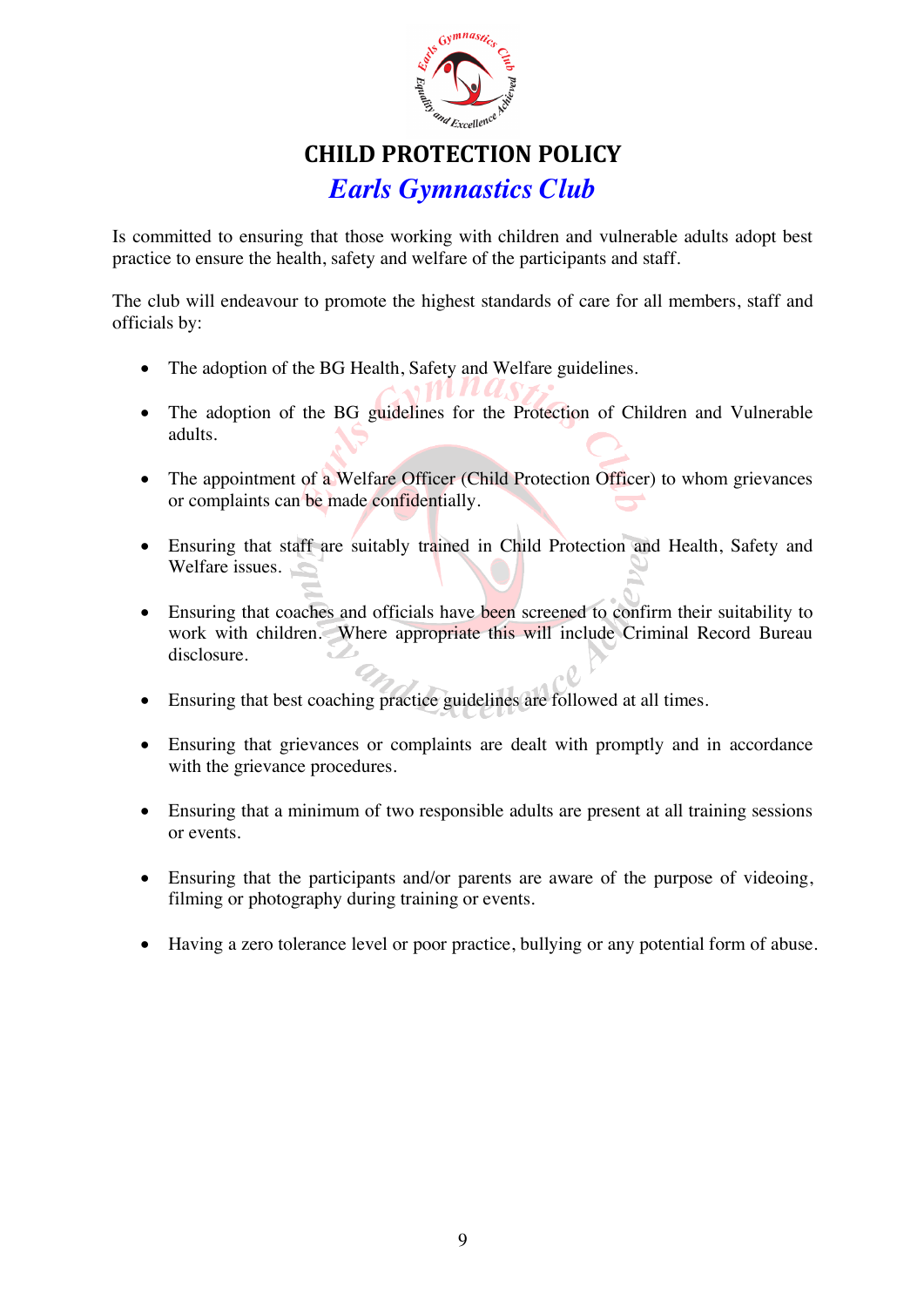

#### *Earls Gymnastics Club* **GYMNAST TO COACH / TEACHER RATIOS**

To ensure that a safe and effective coaching/teaching situation is maintained BG recommends the following maximum ratio of participants to Coach/Teach.

- Pre-School classes : 8 participants to 1 coach
- General / recreation classes : 15 participants to 1 coach

However when groups are warming up, cooling down or working on low risk activities on a floor area, the ratio may be increased within the bounds of safety.

For other gymnastics activities the ratio of participants to coach will vary according to the activity, the experience and ability of the gymnast and coach and the type of facility. When working with participants with disabilities a competent assessment of the risk to the participants must be made in determining the ratio of gymnast to coach, which may range from 2 to 1 through to 8 to 1. There should always be a minimum of 3 persons in the gymnasium, one of whom must be an appropriately qualified coach.

Please refer to the Code of Conduct from Trampolining for trampolinist to coach ratios.

*Registration taken for each session*

All Earls Gymnastics sessions fall within the guideline laid down by British Gymnastics. All participants are registered separately detailing their coach in any one session therefore, the gymnast to coach ration can be constantly monitored. As any session drops in number below that recommended by *Earls Gymnastics Club* and within BG's guidelines; the Child Welfare Officer contacts people on the waiting list and lets them know the availability of the session.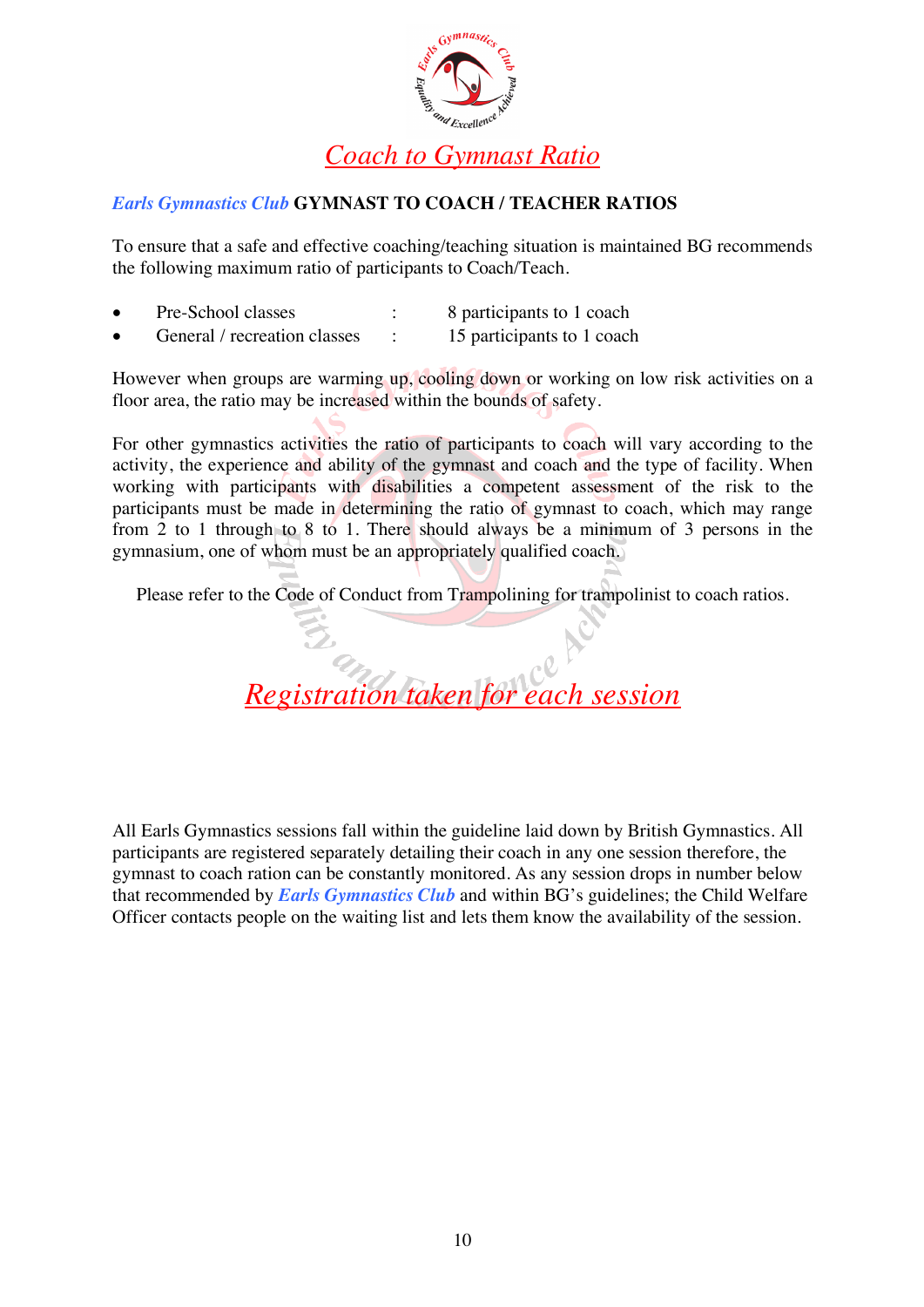

# Child Protection Policy Statement

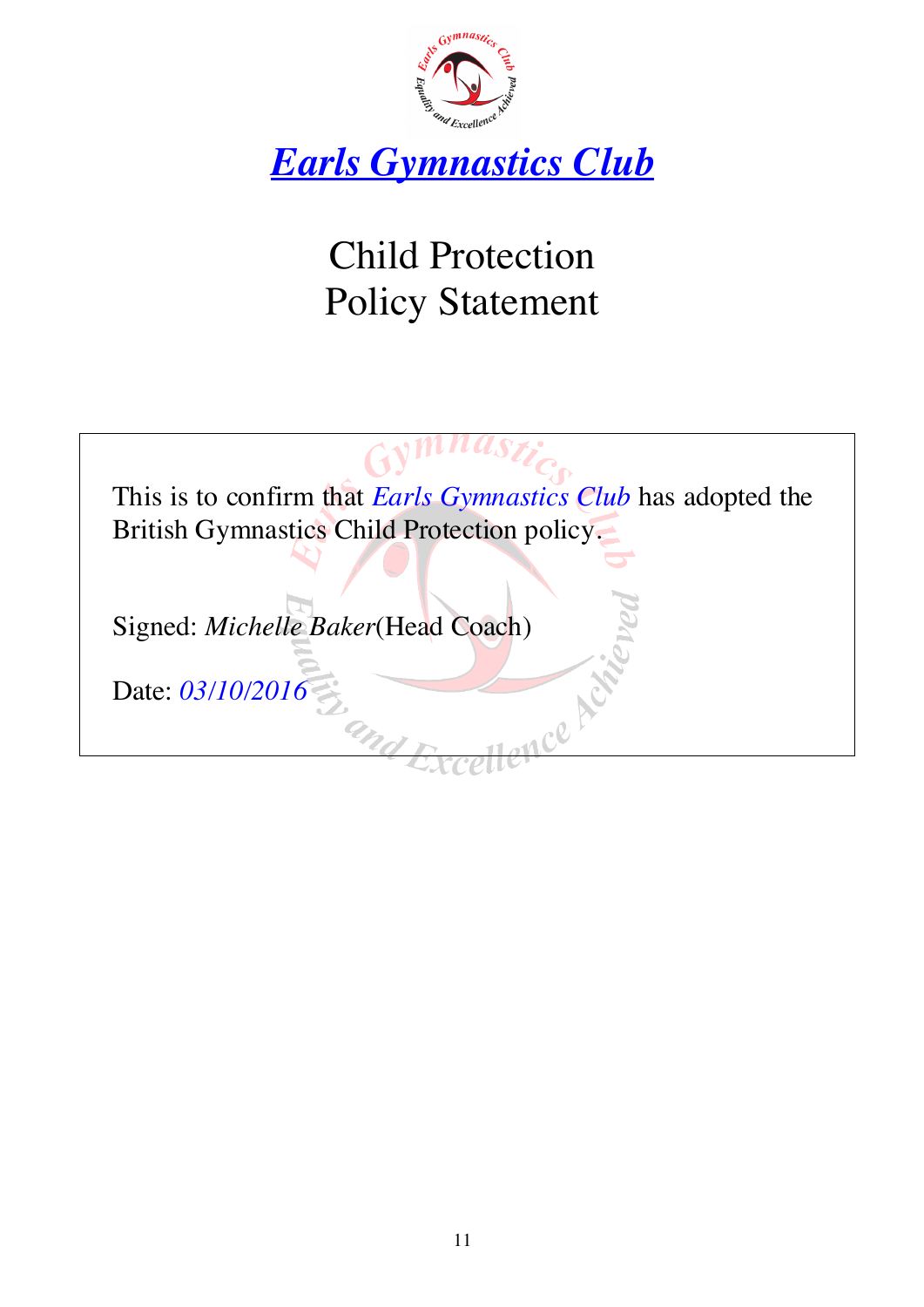

# Health, Safety and Welfare Policy Statement

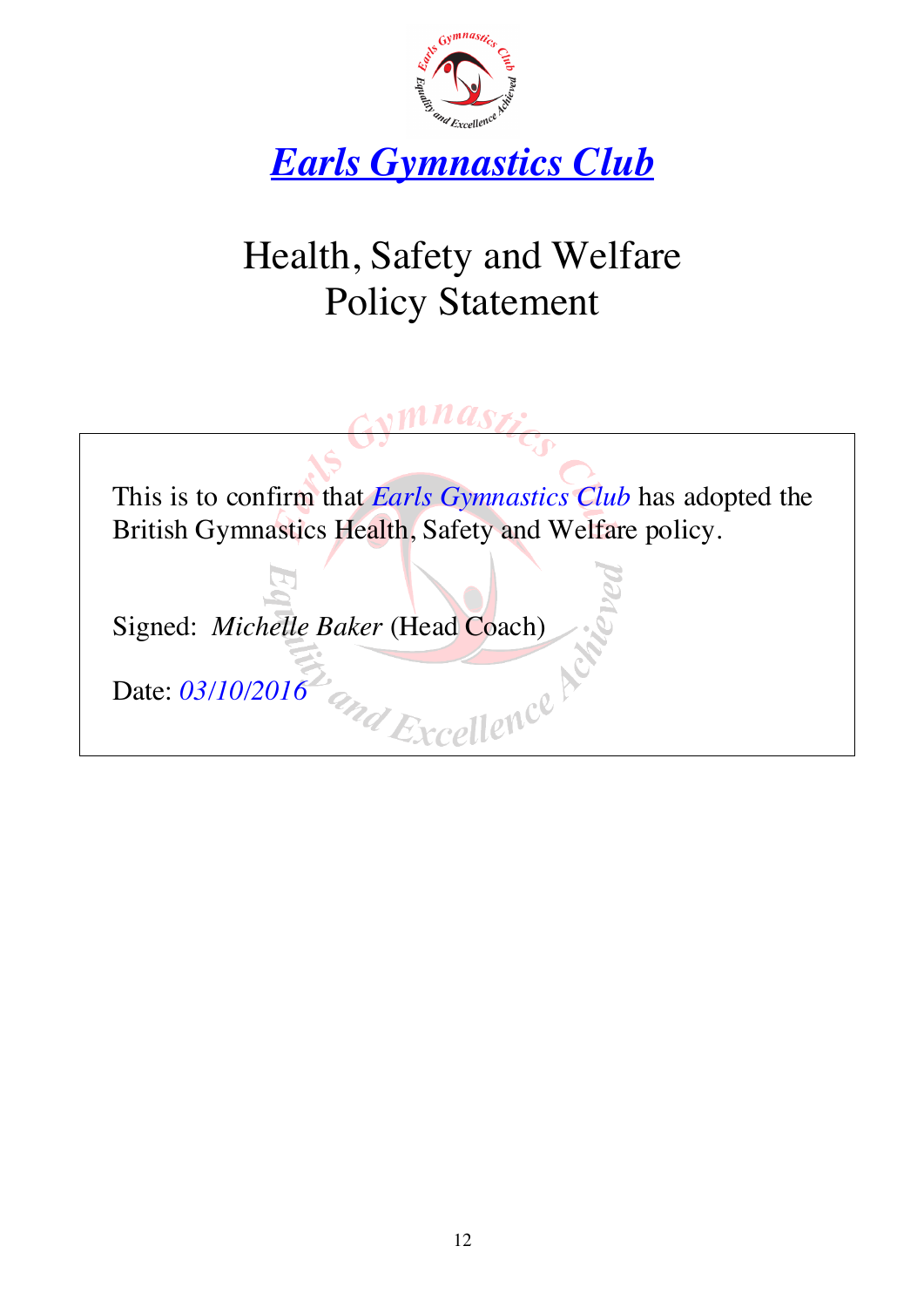![](_page_12_Picture_0.jpeg)

## **EQUITY POLICY**

Is committed to exemplary standards of conduct through the principles of equity and good moral and ethical frameworks.

The club will encourage individuals from all communities to become involved at all levels of participation, coaching, officiating and management.

The club will ensure that all members and staff adhere to the following equity principles.

- i. All persons must respect the rights, dignity and worth of every human being.
- ii. All individuals must be treated fairly and equally regardless of gender, age, ethnic origin, religion or political persuasion or disability.
- iii. Equity must permeate throughout strategic and development plans.
- iv. An equal professional service will be provided for all participants and discrimination through race, gender or disability will not be tolerated.
- v. Sexual and racial harassment and discrimination will be prohibited.

and Excellence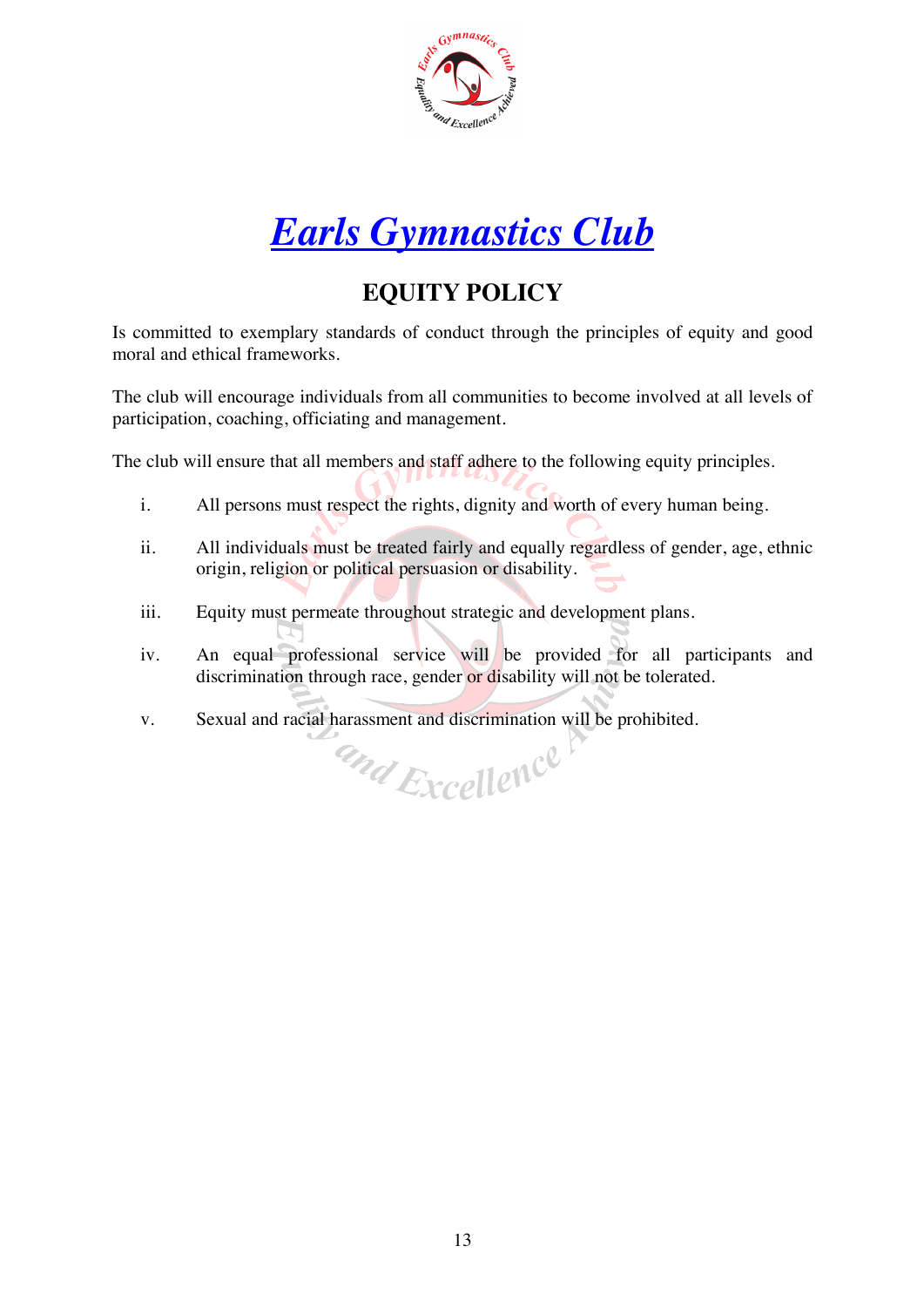![](_page_13_Picture_0.jpeg)

## *Earls Gymnastics Club* CODE OF CONDUCT For Participants

We are fully committed to safeguarding and promoting the well-being of all our members. The club believes it is important that members, coaches, administrators and parents associated with the club should, at all times, show respect and understanding for the safety and welfare of others. Therefore, members are encouraged to be open at all times and share any concerns or complaints that they may have about any aspect of the club with the Welfare officer, following the grievance procedure .

As a member of *Earls Gymnastics Club* you are expected to abide by the following club rules:

- All members must participate within the rules and respect coaches, judges and their decisions.
- All members must respect opponents and fellow club members.
- Members should keep to agreed timings for training and competitions or inform their coach if they are going to be late.
- Members must wear suitable attire for training and events as agreed with the coach. Keep all long hair tied back. Remove all body jewellery.
- Members must pay any fees for training or events promptly.
- Members must not smoke, consume alcohol or take drugs of any kind whilst representing the club at competitions or other events.
- Members should treat all equipment with respect.
- Members must inform the head coach of any injuries or illness they may have before the warm-up begins.
- Members should not eat or chew gum during a session.
- Members must not use bad language.
- Members should remain with coaches at the end of a session until collected by their parent or guardian.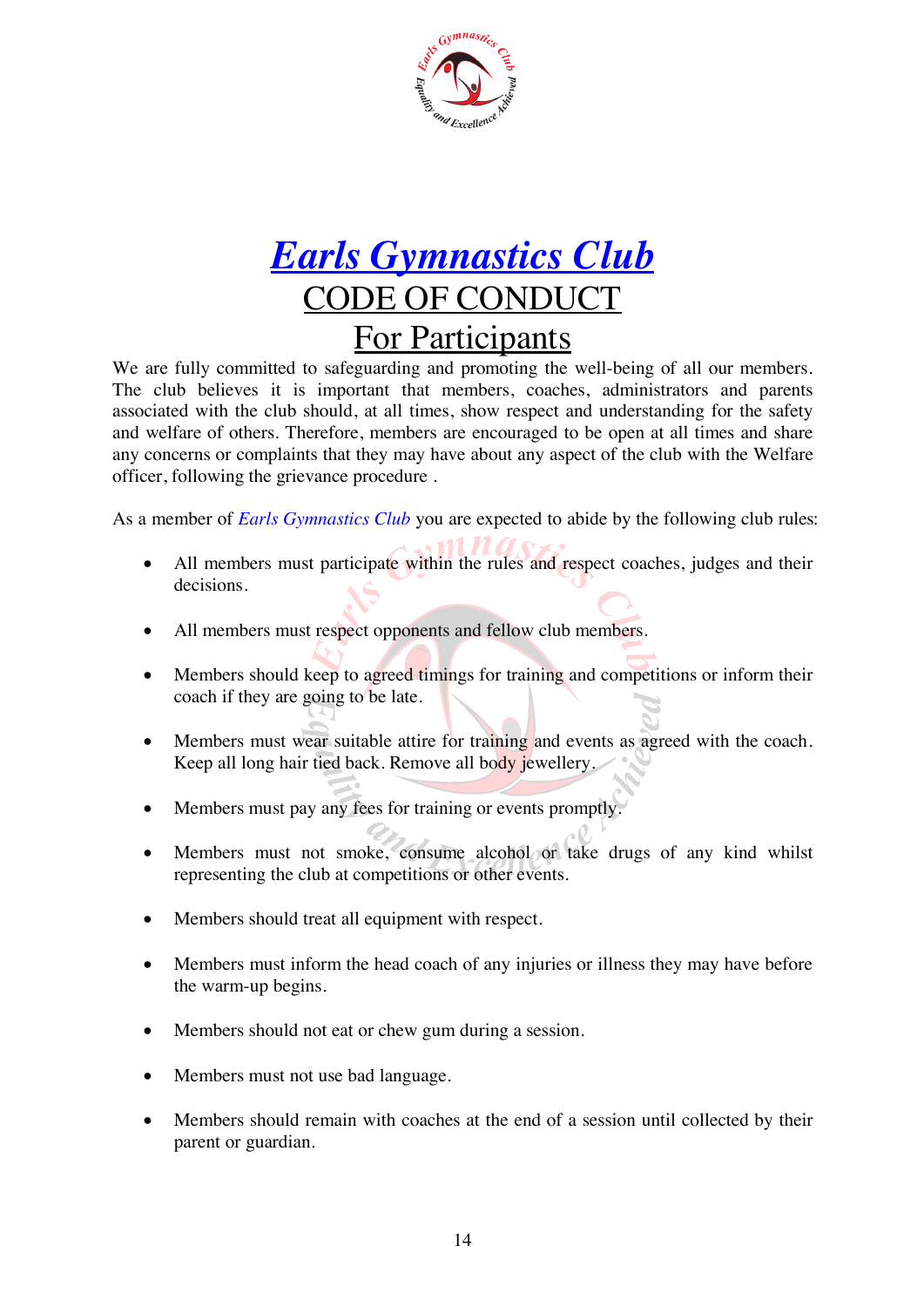![](_page_14_Picture_0.jpeg)

## *Earls Gymnastics Club* )DE OF CONI For Parents / Guardians

- Encourage your child to learn the rules and participate within them.
- Discourage challenging / arguing with officials.
- Publically accept officials' judgements.
- nu ez Help your child to recognise good performance, not just results.
- Set a good example by recognising good sportsmanship and applauding the good performances of all.
- Never force your child to take part in sport.
- Always ensure your child is dressed appropriately for the activity and has plenty to drink.
- Keep the club informed if your child is ill or unable to attend sessions.
- Endeavour to establish good communications with the club, coaches and officials for rcellen the benefit of all.
- Share any concerns or complaints about any aspect of the club through the approved channels.
- Use correct and proper language at all times.
- Never punish or belittle a child for poor performance or making mistakes.
- Always collect your child promptly at the end of a session.
- Support your child's involvement and help them to enjoy their sport.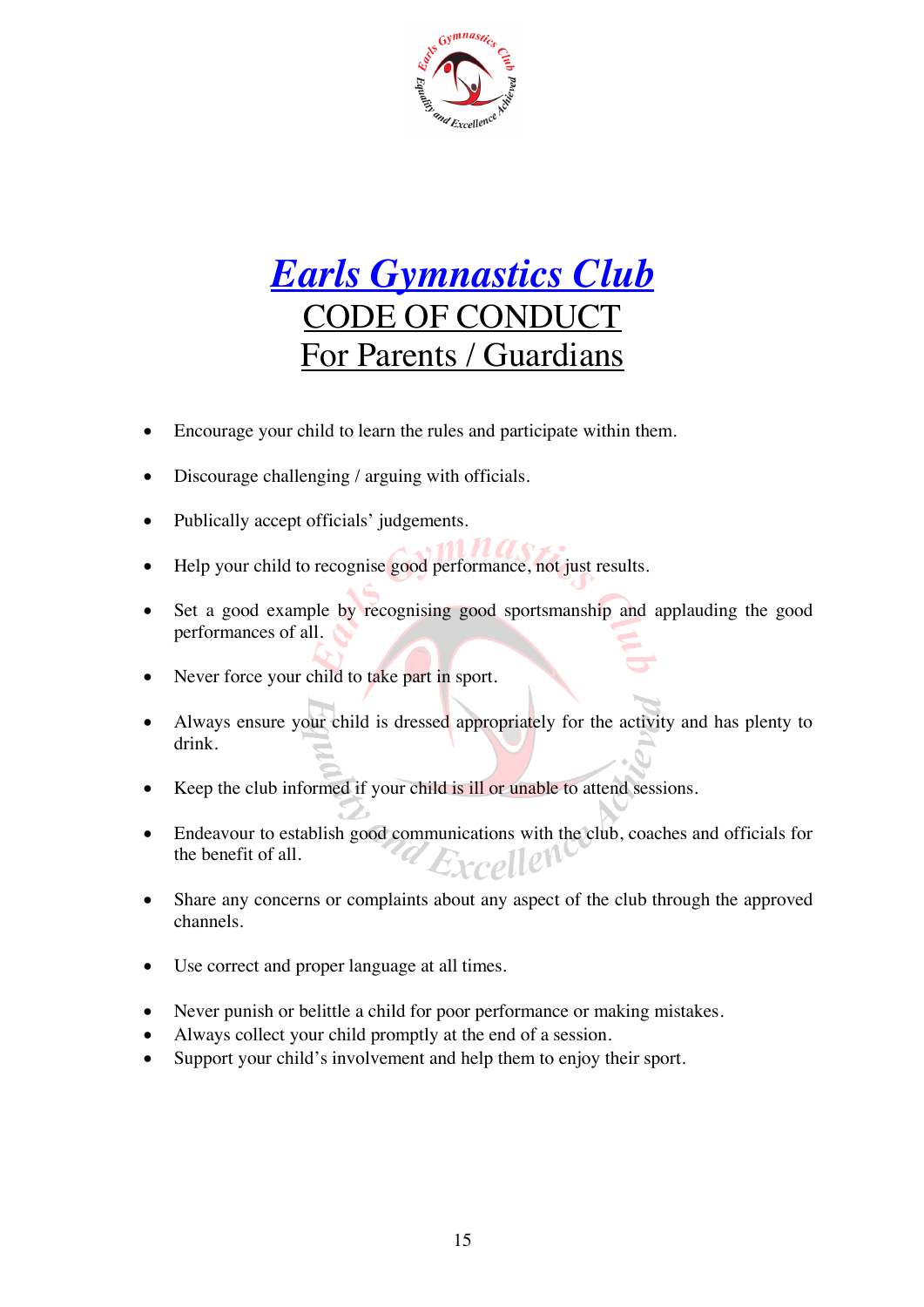![](_page_15_Picture_0.jpeg)

![](_page_15_Picture_1.jpeg)

For Club Coaches, Officials and Volunteers

The essence of good ethical conduct and practise is summarised below. All Club Coaches, Officials and Volunteers must:-

- Consider the well being and safety of participants before the development of performance.
- Develop an appropriate working relationship with performers based on mutual trust and respect.
- Hold the appropriate, valid qualifications and insurance cover.
- Make sure all activities are appropriate to the age, ability and experience of those taking part and ensure all participants are suitably prepared physically and mentally when learning new skills.
- Display consistently high standards of behaviour and appearance, dressing suitably and not using inappropriate language at any time whilst involved with club activities.
- Never consume alcohol immediately before or during training or events.
- Obtain prior agreement from the parent/guardian of performers before transporting them anywhere (training/competitions).
- Never have performers stay overnight at your home.
- Never exert undue influence over performers to obtain personal benefit or reward.
- Always report any incidents, referrals or disclosures immediately, following the appropriate guidelines set out in the BG Child Protection procedures.
- Never condone rule violations or use of prohibited substances.
- Make sure that confidential information is not divulged unless with the express approval of the individual concerned.
- Promote the positive aspects of the sport (e.g. fair play).
- Encourage performers to value their performances and not just results.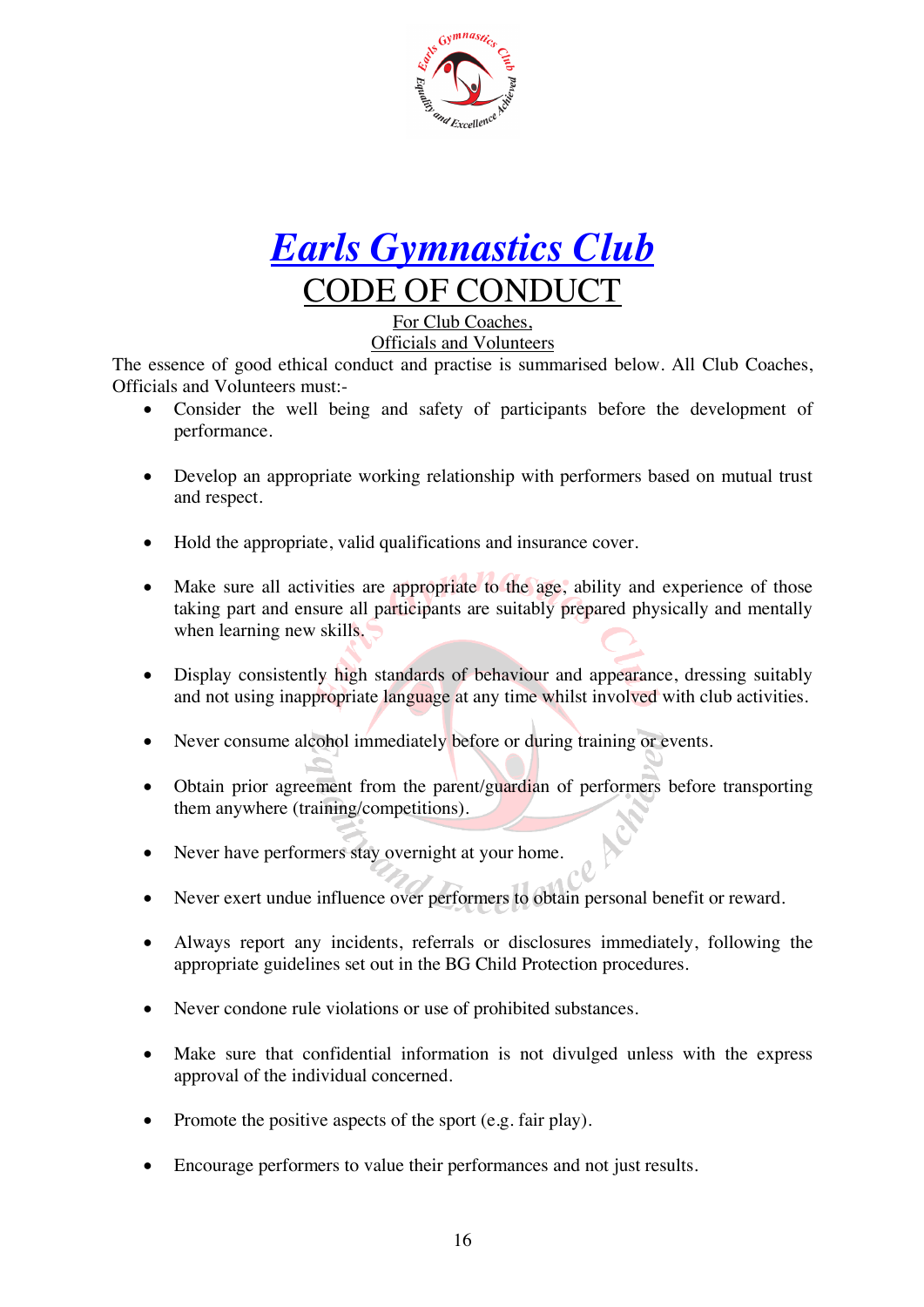![](_page_16_Picture_0.jpeg)

![](_page_16_Picture_1.jpeg)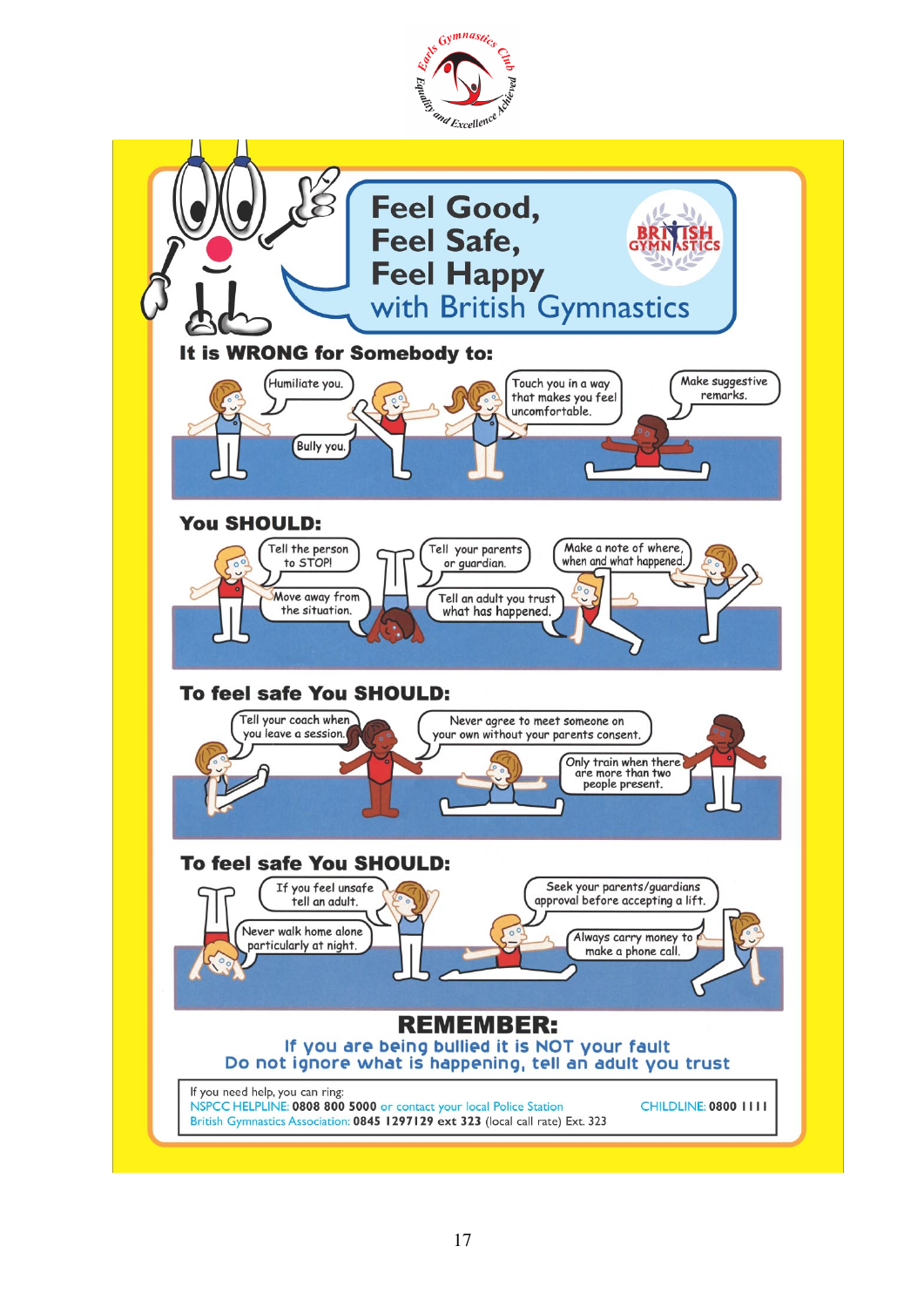![](_page_17_Picture_0.jpeg)

## **Departure Procedure**

Earls Gymnastics Club accepts that from time to time a difference in opinion or personality may lead to a parent/guardian wishing to take their child to join another club. Whilst this situation is unfortunate we accept and respect people's wishes, we ask however one thing; the situation is handled in a correct and professional manner. To help in this potentially awkward situation we have designed a procedure we would ask people to adopt. Also take note of our grievance procedure.

![](_page_17_Figure_3.jpeg)

Failure to adopt the departure procedure could result in the Earls Gymnastics Club refusing to sign the transfer form resulting in the child not being eligible to compete for their new club for twelve months.

Please remember when leaving one club to go to another; your child will be in contact with gymnasts' coaches and officials from their previous club. To avoid embarrassment or awkward situations arising; please always do things the right way, in a professional manner and with the child's feelings in mind.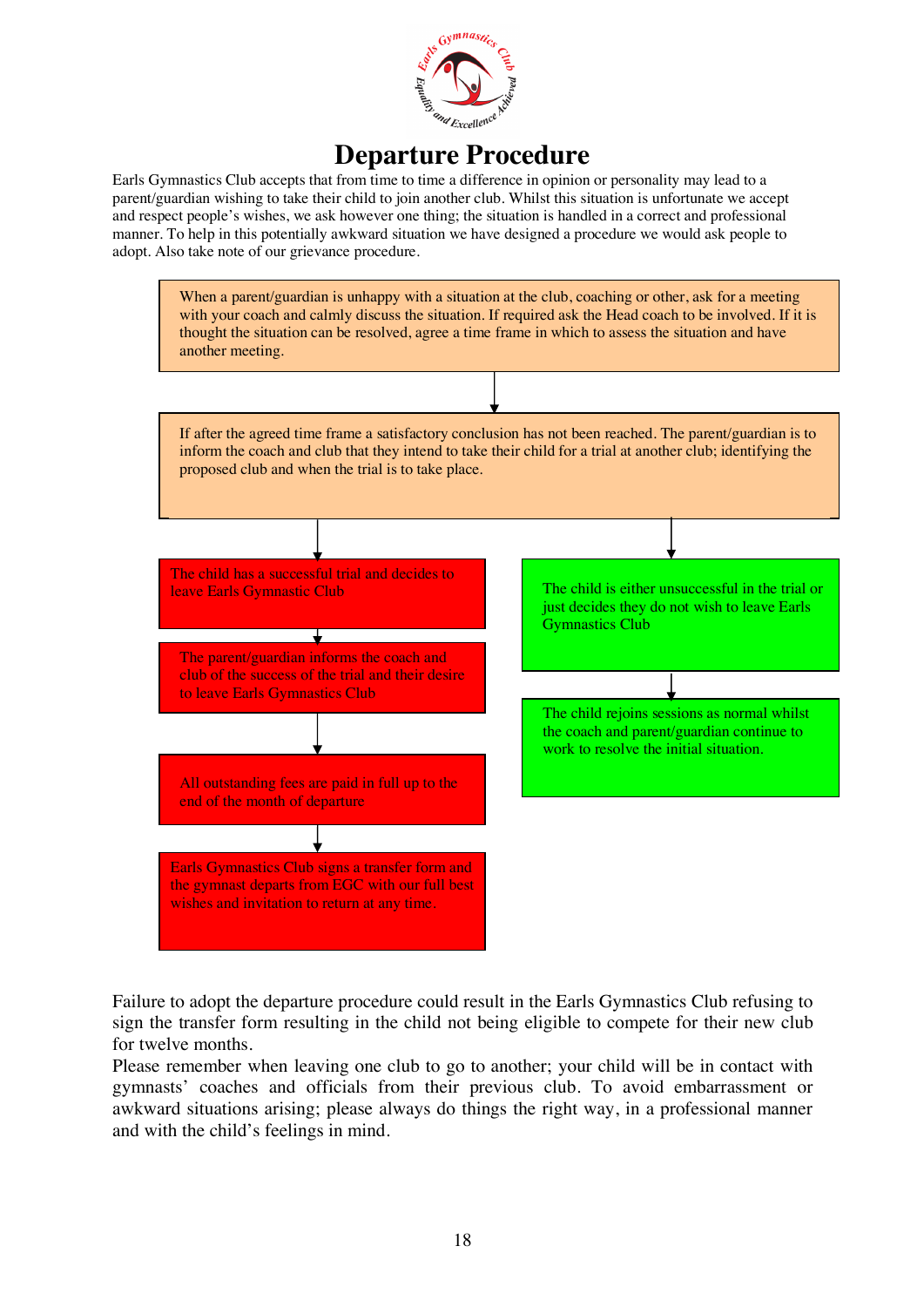![](_page_18_Figure_0.jpeg)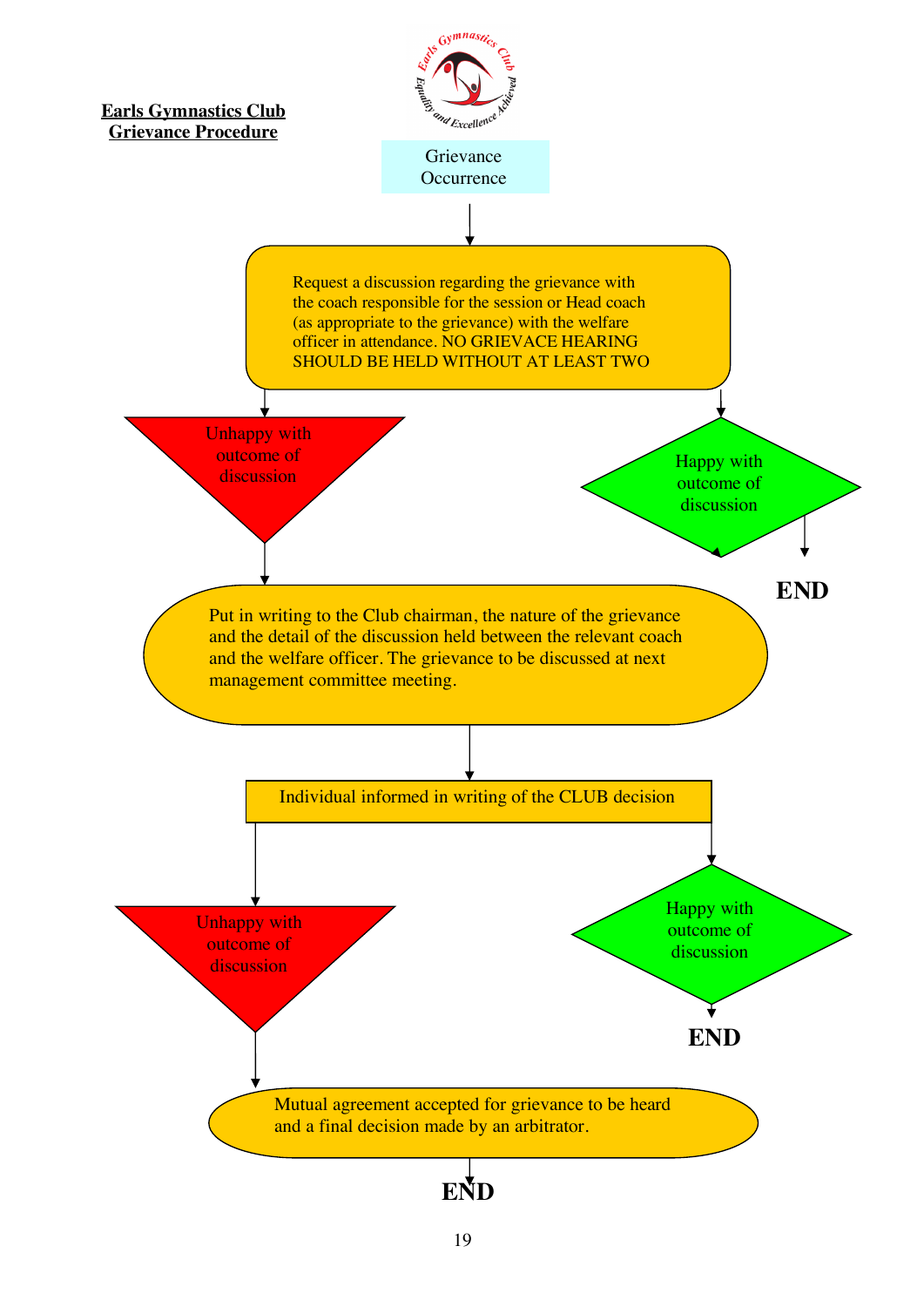![](_page_19_Picture_0.jpeg)

![](_page_19_Figure_2.jpeg)

# **FIRST AID**

On the occurrence of an injury inform the nearest EGC coach

Coach will asses the injury and take appropriate action

![](_page_19_Figure_6.jpeg)

**\*** ALL Earls Gymnastics coaches have qualified in first aid.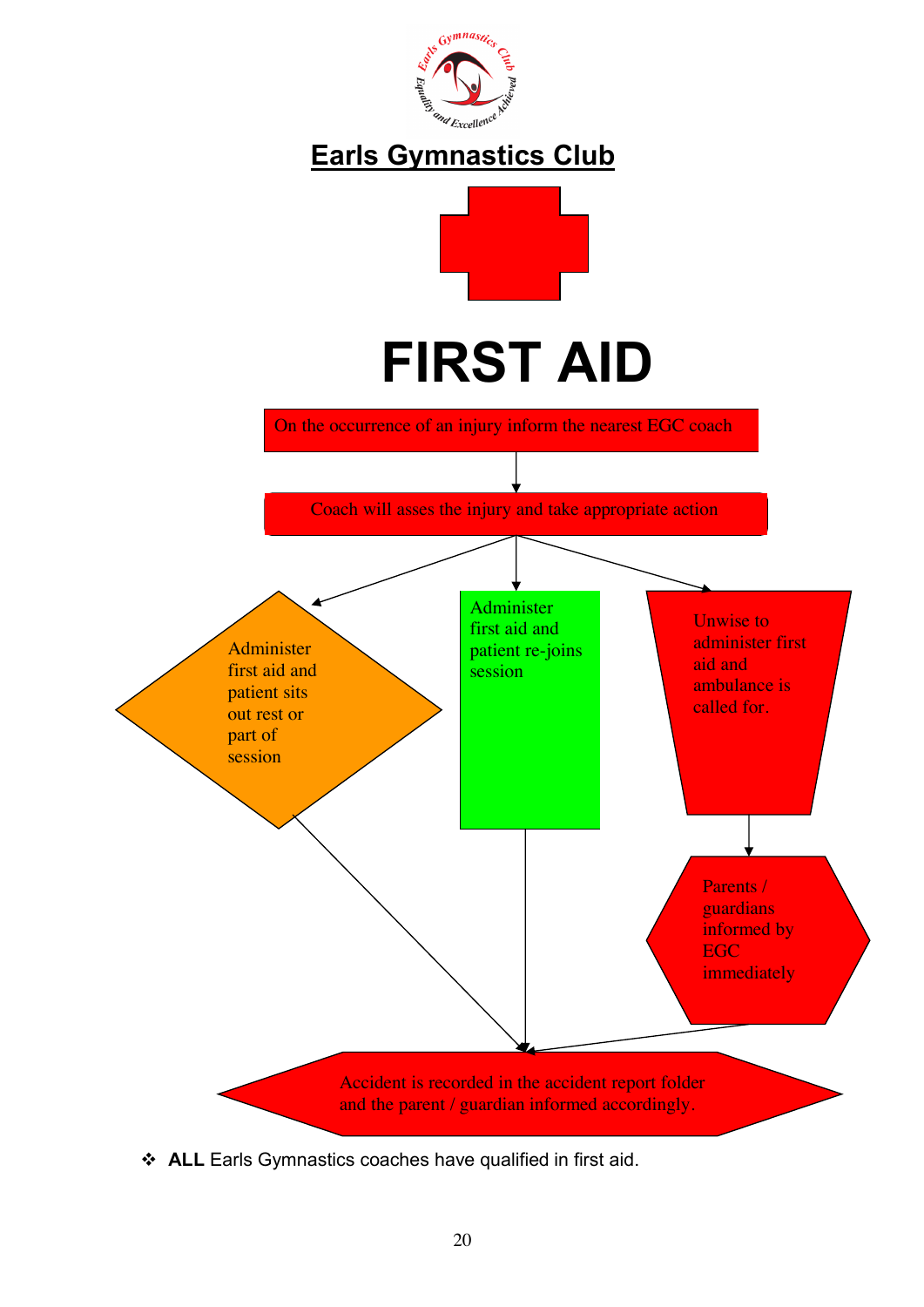![](_page_20_Picture_0.jpeg)

## **Earls Gymnastics Club Policy for Entering the Gymnasium**

- **1. Persons entering the gymnasium** Only people who appear on the list of coaches and volunteers are allowed to enter the gymnasium (unless specifically requested to by a coach or official). All members entering the gymnasium on a regular basis must have a current CRB check (Criminal Record Background) by British Gymnastics for Earls Gymnastics Club.
- **2. Payments** Payments of any kind Fees, bonus ball, chalk, Eaton, competition fees etc, to be made via the reception hatch.
- **3. Attention of gymnast or coach** If contact is to be made with a coach or gymnast, please do so through either of the welfare officers or officials via the reception hatch.
- **4. Discussion with coaches** We understand that occasionally you may wish to speak to a coach however, we request that you respect that the coaches time is for coaching and therefore any request for a discussion be made via the welfare officers at the reception hatch for the end of session. Your request can then be passed to the coach and decide whether to have the discussion in or out of the gymnasium
- **5. Pre-school** we are required to allow pre-school gymnasts to be accompanied by their parents/carers.
- **6. Young and new gymnasts** Occasionally you will see parents of young or new gymnasts enter the gymnasium with their child, this is a procedure that will continue with the specific acceptance of the coach involved, we hope you understand that entering the gymnasium the first couple of times can be a bit daunting and compassion is required.
- **7. Development and performance gymnasts -** are to be sent in to the gymnasium with the appropriate food, drink and clothing for the session. Gymnasts are to be collected at the door at the end of the session with all the belongings. Where belongings are mislaid, contact the welfare officers at the reception hatch.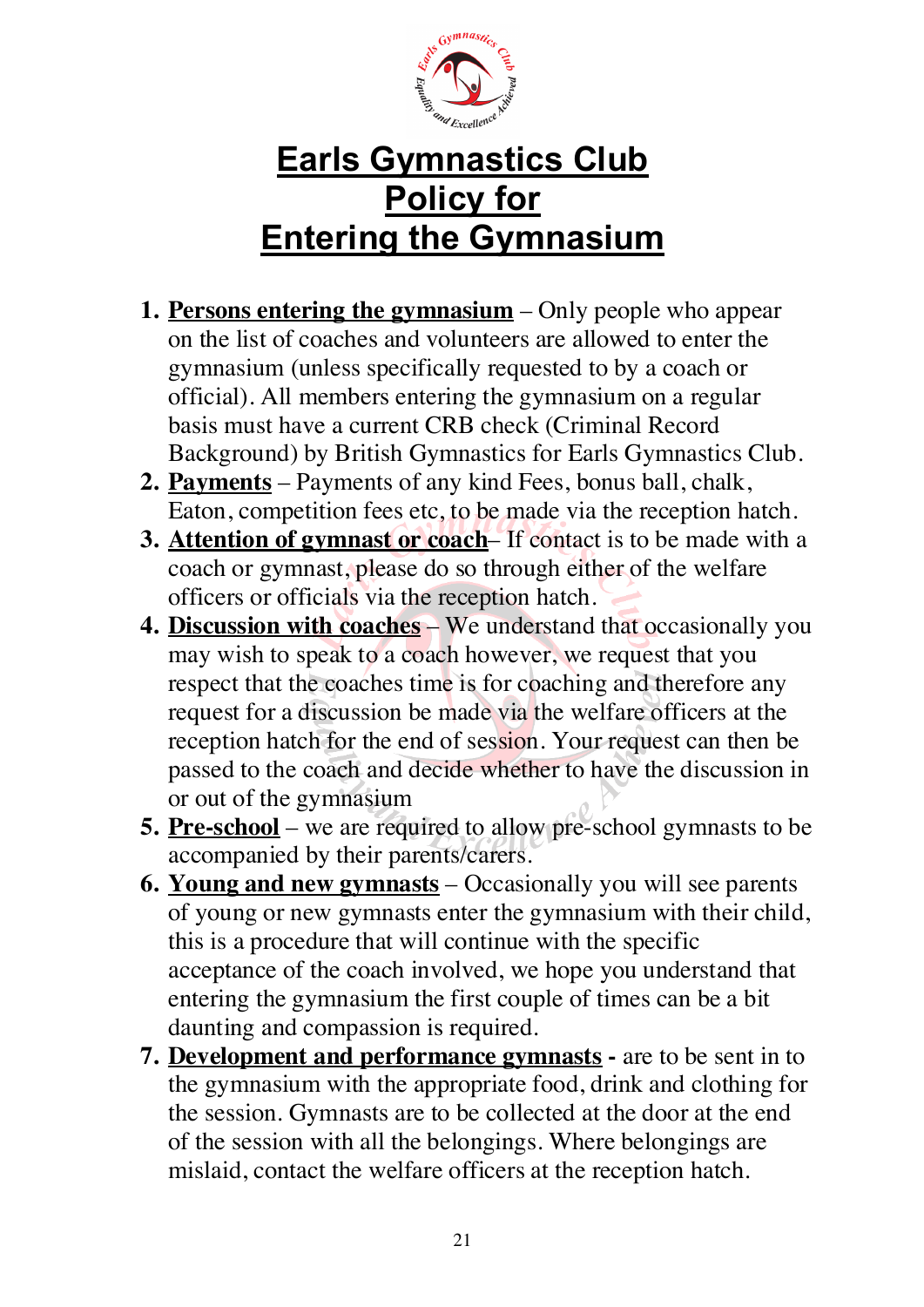![](_page_21_Picture_0.jpeg)

### **PAYMENT PROCEDURE**

**Please see our website for further information www.earlsgymnastics.org.uk**